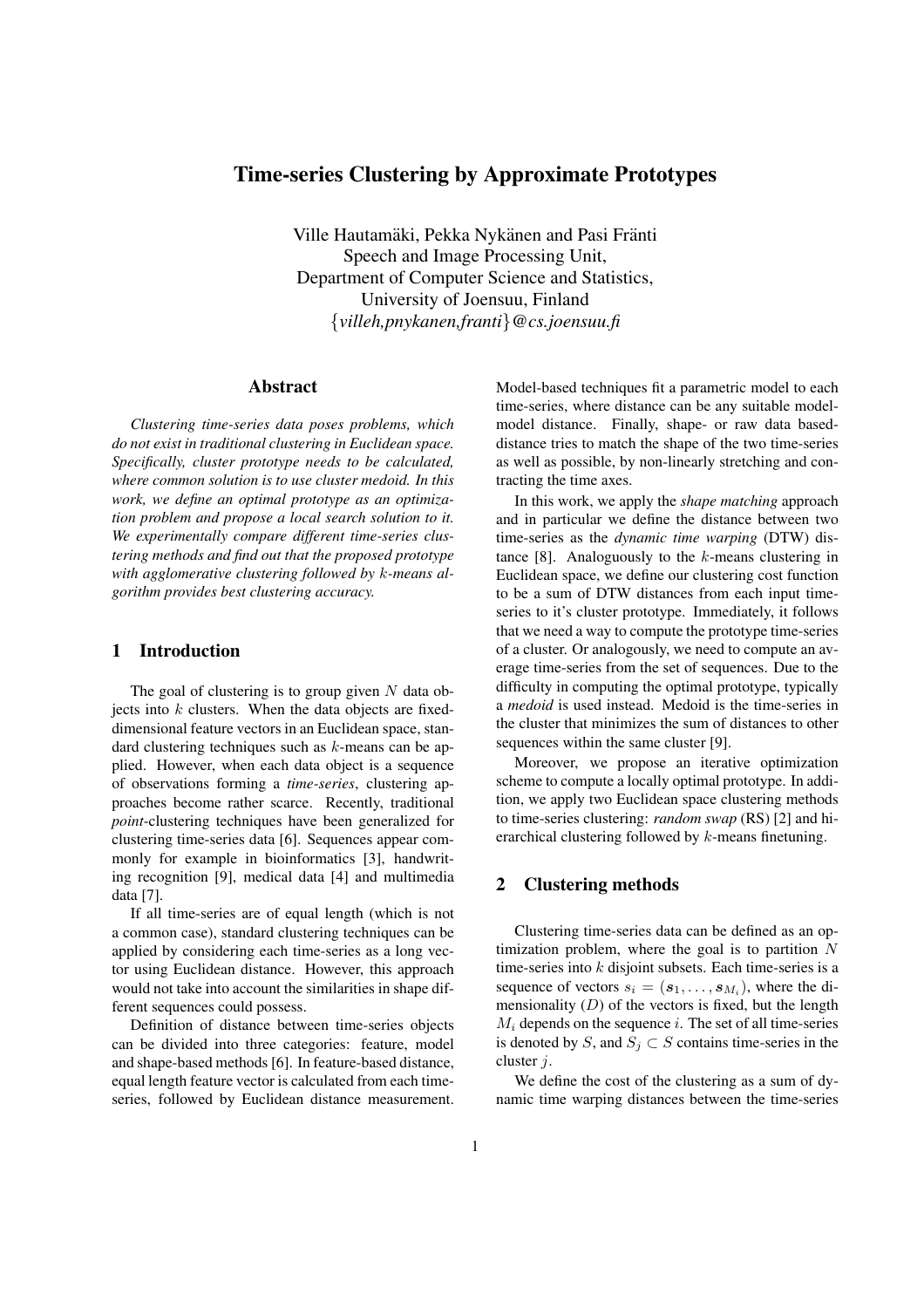

**Figure 1. Example of prototype computations for one-dimensional time-series: medoid**  $(E(S) = 159)$ **, averaging**  $(E(S) = 138)$  and proposed after 10 iterations  $(E(S) = 118)$ .

observation and its cluster prototype:

$$
E(S) = \frac{1}{N} \sum_{i=1}^{N} d_{\text{DTW}}(s_i, c_{p(i)}).
$$
 (1)

Here  $p(i)$  is the index of the cluster where the  $s_i$  belongs to, and  $c_i$  is the prototype time-series representing the cluster j.

Dynamic time warping distance between two sequences, s of length  $M$  and  $c$  of length  $L$ , is initialized by first calculating a  $M$ -by- $L$  distance matrix. Element  $(i, j)$  in the matrix is defined as  $d(\mathbf{s}_i, \mathbf{c}_j) = ||\mathbf{s}_i - \mathbf{c}_j||^2$ . Warping path between two sequences is defined as  $W =$  $(w_1, \ldots, w_K)$ , where  $w_k = (i, j)_k = d(\mathbf{s}_i, \mathbf{c}_j)$  from the distance matrix. The goal of the dynamic time warping is to find the monotonically increasing path from (1, 1) to  $(M, L)$  that minimizes:  $\sum_{k=1}^{K} w_k$ .

Optimal path is found using dynamic programming by evaluating the following recurrence:

$$
\gamma_{i,j} = d(s_i, c_j) \n+ \min\{\gamma_{i-1,j-1} + \gamma_{i-1,j} + \gamma_{i,j-1}\}.
$$
 (2)

# 2.1  $k$ -means

The  $k$ -means algorithm  $(KM)$  consist of two steps that are iterated: i) partition step and ii) prototype step. In partition step, each time-series is mapped to its nearest prototype time-series. Then a new prototype is computed for each subset  $S_i$ . The algorithm iterates between these two steps until convergence.

# 2.2 Random swap

*Random swap* (RS) [2] has been successfully applied for the clustering problem in Euclidean space. In the following, we apply the same design principles in the case of sequences. The idea of the method is to avoid getting stuck to local optimum by swapping randomly, one cluster to a new location. Cluster swapping is performed by first randomly selecting one cluster to be deleted, and then selecting one time-series from the input data set to be a new prototype of the moved cluster. After swapping,  $k$ -means is used to fine tune the solution. If the new solution is better than the previous best, it will replace the current best; otherwise it will be discarded.

#### 2.3 Agglomerative clustering

*Agglomerative clustering* generates the clusters by a series of merge operations. Agglomeration process starts by initializing each data vector as its own cluster. Average linkage agglomerative clustering has been proposed for the time-series data [4]. In each iteration it will merge two clusters that minimize the distance between the pairs of time-series:

$$
d_{\mathrm{AL}}(S_a, S_b) = \frac{1}{|S_a| + |S_b|} \sum_{i=1}^{|S_a|} \sum_{j=1}^{|S_b|} d_{\mathrm{DTW}}(s_i, s_j),\tag{3}
$$

where  $S_a$  and  $S_b$  are two clusters considered for the merge.

After  $k$  clusters have been formed, cluster prototype is computed for each partition, we denote this method as *hierarchical clustering* (HC). k-means can also be used to fine tune the solution of the hierarchical methods. This variant we then denote as HC+KM.

# 3 Prototype computation

In the partitioning stage, each time-series from the input set is given a cluster label. Given these labels, we compute new prototype. Given sequences in a cluster, it is clear that the cluster's prototype  $c$  minimizing (1) is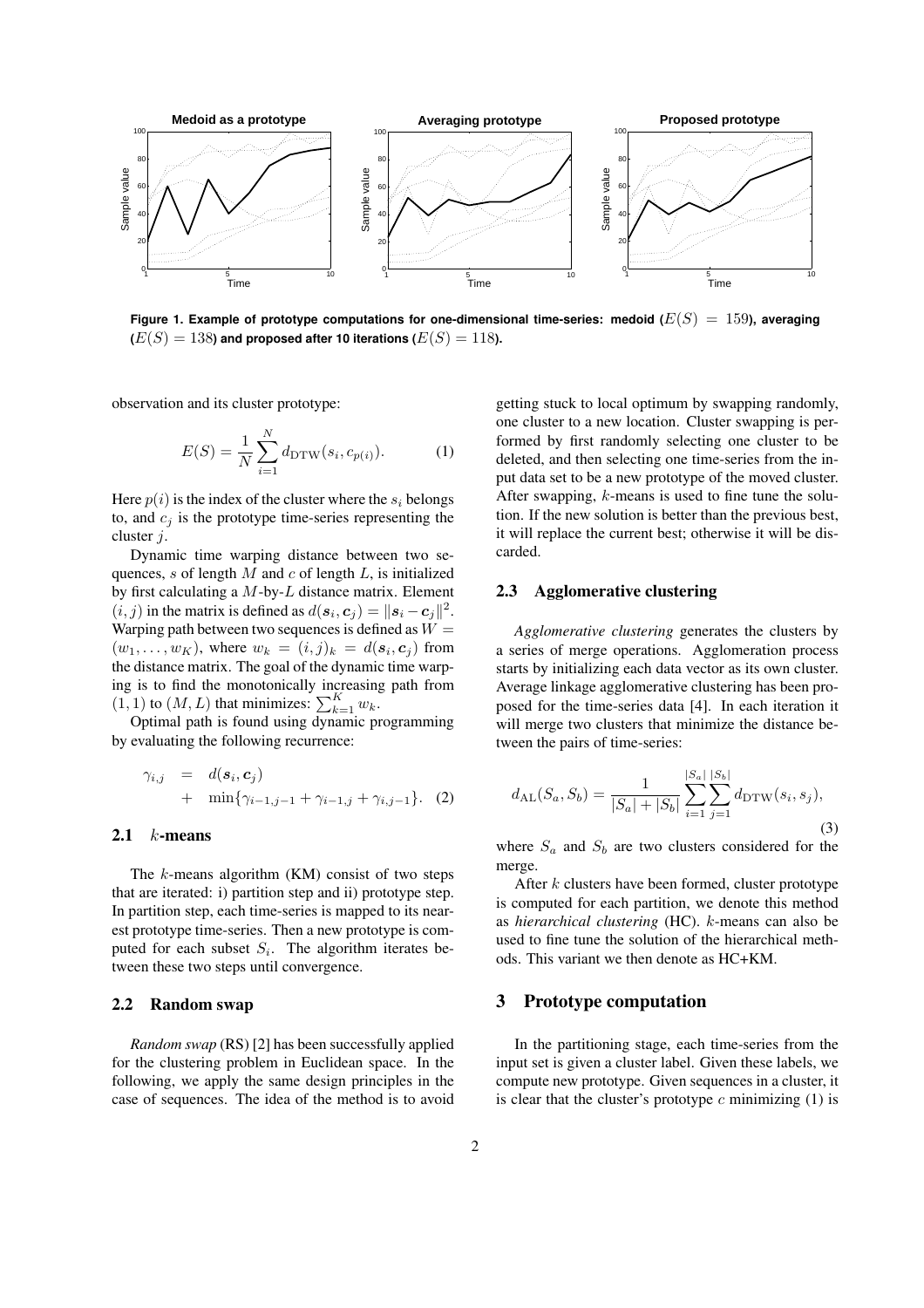

**Figure 2. Performing optimal dynamic time warping on three time-series simultaneously (solid line). Pairwise warping paths are also shown (dashed lines).**

such that:

$$
E(S_j, c) = \sum_{s_i \in S_j} d_{\text{DTW}}(s_i, c), \tag{4}
$$

is minimized. Sequence c that minimizes  $E(S_i, c)$  is called a *Steiner sequence* [3].

In time-series clustering, most common way to approach this problem is to use cluster medoid as the prototype [5]. Which is a time-series of the cluster, defined as:  $\overline{a}$ 

$$
c_j = \arg\min_{s_j \in S_i} \sum_{s_k \in S_i \setminus s_j} d_{\text{DTW}}(s_k, s_j). \tag{5}
$$

Three different ways to compute the cluster prototype are shown in Fig. 1. First panel shows the medoid as a prototype, which is one of the time-series in the cluster. Other two methods use medoid as the initial guess.

#### 3.1 Optimal prototype

Steiner sequence can be computed from the  $|S_i|$ -dimensional dynamic time warping, where  $|S_i|$  is the number of sequences in the cluster. Fig. 2 shows optimal alignment of three timeseries  $s_1$ ,  $s_2$  and  $s_3$  using DTW. Three dimensional DTW alignment will produce warping path  $w =$  $((f_1(1), f_2(1), f_3(1)), \ldots, (f_1(K), f_2(K), f_3(K)))$ 

where  $f_i()$  gives an index to the vector in time-series  $s_i$ , and  $K$  is the length of the warping path. Optimal prototype is the time-series of length  $K$ , where each vector is the average of the original ones given by the warping path.

Unfortunately, the search space grows exponentially as a function of  $|S_i|$ , as shown in Fig. 2. In fact, finding the Steiner sequence has been proven to be NPcomplete in the discrete case [3].

### 3.2 Averaging method

A common way to compute average time-series of the set of sequences is to combine two sequences at the time, using DTW, until only one time-series is left. Unfortunately, the order in which the pairing is performed affects the final prototype [7].

Abdulla *et al.* [1] proposed a *cross-words reference template* (CWRT), which uses medoid as the reference time-series as follows. First, all sequences are aligned by DTW to a single medoid, and then the average timeseries is computed. The resulting time-series has the same length as the medoid, but the method is invariant to the order of processing sequences.

| <b>Algorithm 1</b> Local search prototype $(LS)$              |  |  |  |  |  |
|---------------------------------------------------------------|--|--|--|--|--|
| $c_{old} \leftarrow$ Compute medoid of the cluster using (5). |  |  |  |  |  |
| repeat                                                        |  |  |  |  |  |
| Compute warping paths to $c_{old}$                            |  |  |  |  |  |
| $cnew \leftarrow$ compute new time-series using paths         |  |  |  |  |  |
| until $(E(S, c_{\text{new}}) < E(S, c_{\text{old}}))$         |  |  |  |  |  |

### 3.3 Prototype by local search

We propose an iterative heuristic to the problem of finding time-series clustering prototype as follows. Starting from the medoid, we iterate between the averaging stage and the mapping stage: i) calculate averaged prototype based on warping paths and ii) calculate new warping paths to the averaged prototype. The averaging stage is the same as discussed in Section 3.2

We can view the method as the generalization of the centroid step in the k-means clustering in Euclidean space. In that case, the result of the proposed method corresponds to cluster centroid.

|             | Char. | Speech | Synthetic |  |  |  |  |
|-------------|-------|--------|-----------|--|--|--|--|
|             |       |        |           |  |  |  |  |
| k           | 59    |        |           |  |  |  |  |
|             |       | 12     |           |  |  |  |  |
| Min. length | 15    |        |           |  |  |  |  |
| Max. length | 155   | 29     | 60        |  |  |  |  |
| Avg. length | 54    | 6      |           |  |  |  |  |

#### **Table 1. Summary of datasets.**

# 4 Experiments

Clustering algorithms were tested on three data sets from the UCI Machine Learning Repository<sup>1</sup>, including hand-written characters, speech and synthetic data. Summary of data sets is found in the Table 1.

<sup>1</sup>http://www.ics.uci.edu/˜mlearn/MLrepository.html